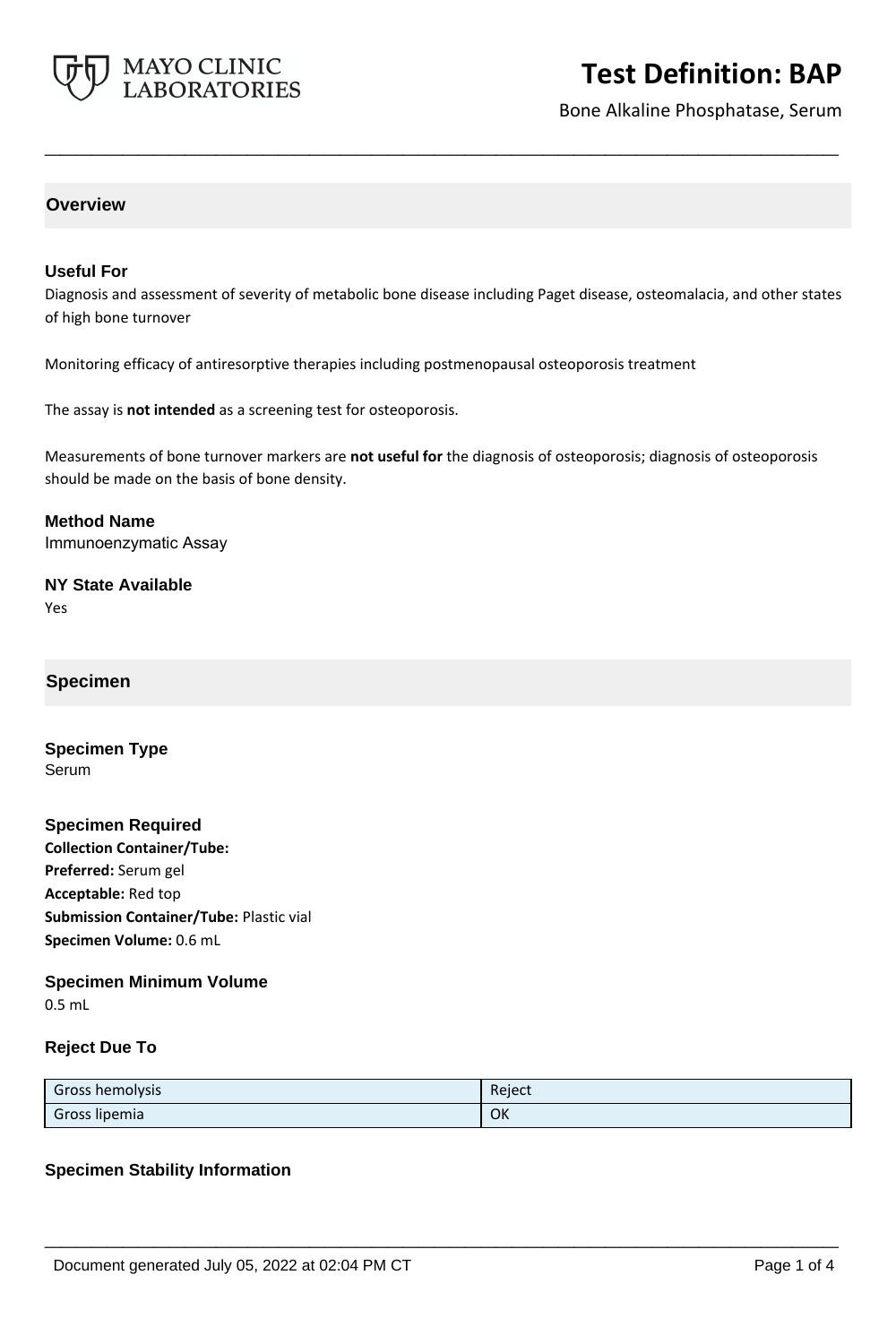

# **Test Definition: BAP**

Bone Alkaline Phosphatase, Serum

| <b>Specimen Type</b> | <b>Temperature</b>       | <b>Time</b> | <b>Special Container</b> |
|----------------------|--------------------------|-------------|--------------------------|
| Serum                | Refrigerated (preferred) | 14 davs     |                          |
|                      | Frozen                   | 90 days     |                          |
|                      | Ambient                  | 7 days      |                          |

**\_\_\_\_\_\_\_\_\_\_\_\_\_\_\_\_\_\_\_\_\_\_\_\_\_\_\_\_\_\_\_\_\_\_\_\_\_\_\_\_\_\_\_\_\_\_\_\_\_\_\_**

## **Clinical & Interpretive**

## **Clinical Information**

Bone alkaline phosphatase (BAP) is the bone-specific isoform of alkaline phosphatase. A glycoprotein that is found on the surface of osteoblasts, BAP reflects the biosynthetic activity of these bone-forming cells. BAP has been shown to be a sensitive and reliable indicator of bone metabolism.(1)

Normal bone is constantly undergoing remodeling in which bone degradation or resorption is balanced by bone formation. This process is necessary for maintaining bone health. If the process becomes uncoupled and the rate of resorption exceeds the rate of formation, the resulting bone loss can lead to osteoporosis and, consequently, a higher susceptibility to fractures.

Osteoporosis is a metabolic bone disease characterized by low bone mass and abnormal bone microarchitecture. It can result from a number of clinical conditions including states of high bone turnover, endocrine disorders (primary and secondary hyperparathyroidism and thyrotoxicosis), osteomalacia, kidney failure, gastrointestinal diseases, long-term corticosteroid therapy, multiple myeloma, and cancer metastatic to the bones.(2)

Paget disease is another common metabolic bone disease caused by excessive rates of bone remodeling resulting in local lesions of abnormal bone matrix. These lesions can result in fractures or neurological involvement. Antiresorptive therapies are used to restore the normal bone structure.

## **Reference Values**

Males <2 years: 25-221 mcg/L 2-9 years: 27-148 mcg/L 10-13 years: 35-169 mcg/L 14-17 years: 13-111 mcg/L Adults: < or =20 mcg/L Females <2 years: 28-187 mcg/L 2-9 years: 31-152 mcg/L 10-13 years: 19-177 mcg/L 14-17 years: 7-41 mcg/L Adults Premenopausal: < or =14 mcg/L Postmenopausal: < or =22 mcg/L

### **Interpretation**

Bone alkaline phosphatase (BAP) concentration is high in Paget disease and osteomalacia.(3)

**\_\_\_\_\_\_\_\_\_\_\_\_\_\_\_\_\_\_\_\_\_\_\_\_\_\_\_\_\_\_\_\_\_\_\_\_\_\_\_\_\_\_\_\_\_\_\_\_\_\_\_**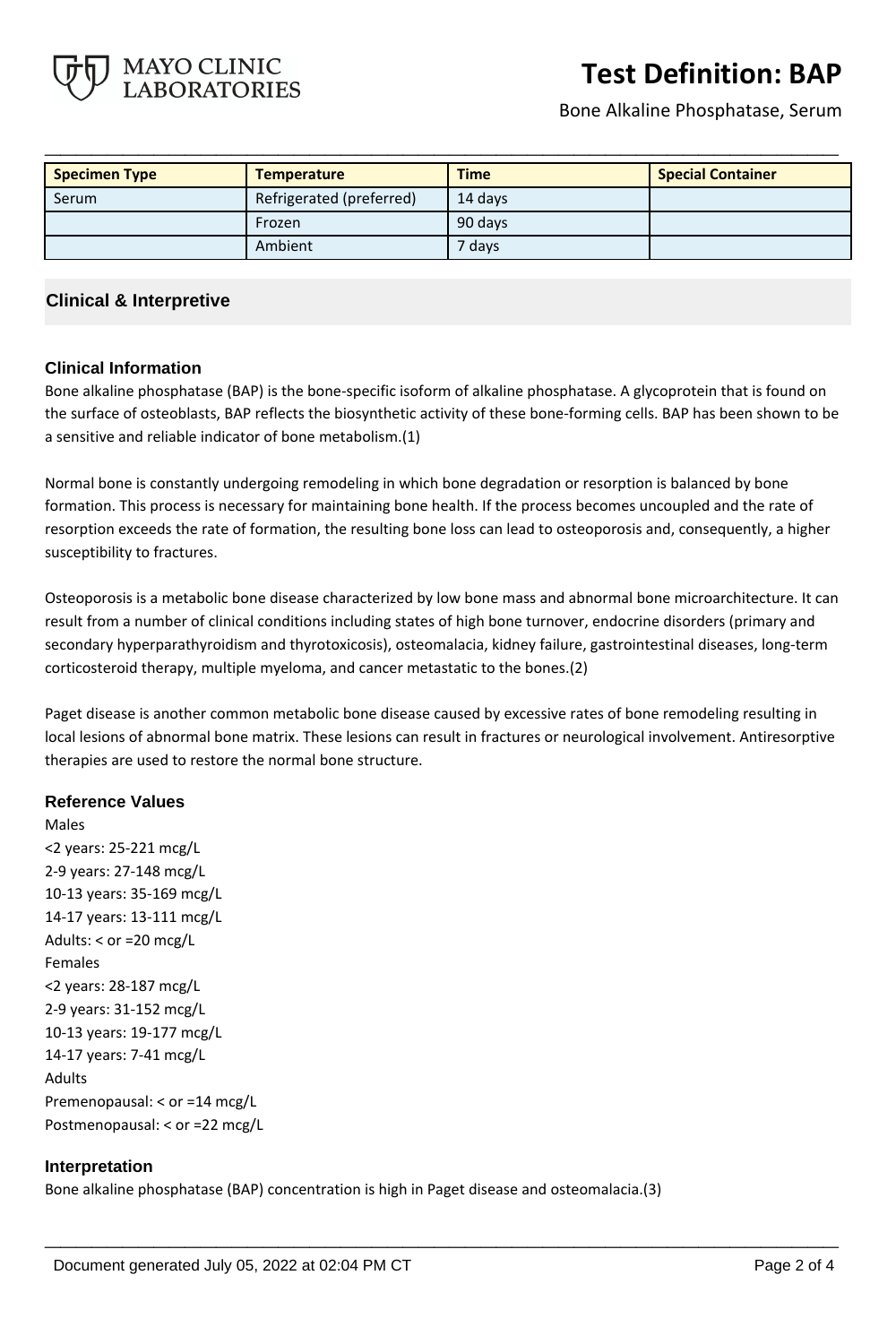

Bone Alkaline Phosphatase, Serum

Antiresorptive therapies lower BAP from baseline measurements in Paget disease, osteomalacia, and osteoporosis. Several studies have shown that antiresorptive therapies for management of osteoporosis patients should result in at least a 25% decrease in BAP within 3 to 6 months of initiating therapy.(4,5) BAP also decreases following antiresorptive therapy in Paget disease.(6)

**\_\_\_\_\_\_\_\_\_\_\_\_\_\_\_\_\_\_\_\_\_\_\_\_\_\_\_\_\_\_\_\_\_\_\_\_\_\_\_\_\_\_\_\_\_\_\_\_\_\_\_**

When used as a marker for monitoring purposes, it is important to determine the critical difference (or least significant change). The critical difference is defined as the difference between 2 determinations that may be considered to have clinical significance. The critical difference for this method was calculated to be 25% with a 95% confidence level.(1)

### **Cautions**

Assay results should only be used in conjunction with information available from the clinical evaluation of the patient and other diagnostic procedures.

Human antimouse or other heterophile antibodies may be present in patient specimens. Although the assay has been specifically formulated to minimize their effects on the assay, results from patients known to have these antibodies should be carefully evaluated.

Liver-derived alkaline phosphatase (ALP) has some cross-reactivity in this assay: 100 U/L of liver ALP activity gives a result of 2.5 mcg/L to 5.8 mcg/L. Accordingly, serum specimens with significant elevations of liver ALP activity may yield elevated results.

### **Clinical Reference**

1. Kress BC: Bone alkaline phosphatase: methods of quantitation and clinical utility. J Clin Ligand Assay. 1998;21(2):139-148

2. Kuo TR, Chen CH: Bone biomarker for the clinical assessment of osteoporosis: recent developments and future perspectives. Biomark Res. 2017 May;5:18. doi: 10.1186/s40364-017-0097-4

3. Sharma U, Pal D, Prasad R: Alkaline phosphatase: an overview. Indian J Clin Biochem. 2014 Jul;29(3):269–278. doi: 10.1007/s12291-013-0408-y

4. Kress BC, Mizrahi IA, Armour KW, et al: Use of bone alkaline phosphatase to monitor alendronate therapy in individual postmenopausal osteoporotic women. Clin Chem. 1999 Jul;45(7):1009-1017

5. Garnero P, Darte C, Delmas PD: A model to monitor the efficacy of alendronate treatment in women with osteoporosis using a biochemical marker of bone turnover. Bone. 1999 Jun;24(6):603-609

6. Raisz L, Smith JA, Trahiotism M, et al: Short-term risedronate treatment in postmenopausal women: Effects on biochemical markers of bone turnover. Osteoporos Int. 2000;11:615-620

# **Performance**

## **Method Description**

The instrument used is a Beckman Coulter Unicel DXI 800. The Access Ostase assay is a one-step immunoenzymatic assay used to measure bone alkaline phosphatase (BAP) in human serum. The assay utilizes a mouse monoclonal antibody specific to BAP and paramagnetic particles coated with goat antimouse antibodies. BAP in the patient's specimen binds to the anti-BAP mouse antibody, which in turn is captured by the solid phase antimouse antibody. After washing to remove any unbound material, a chemiluminescent substrate is added to the reaction vessel. The BAP

**\_\_\_\_\_\_\_\_\_\_\_\_\_\_\_\_\_\_\_\_\_\_\_\_\_\_\_\_\_\_\_\_\_\_\_\_\_\_\_\_\_\_\_\_\_\_\_\_\_\_\_**